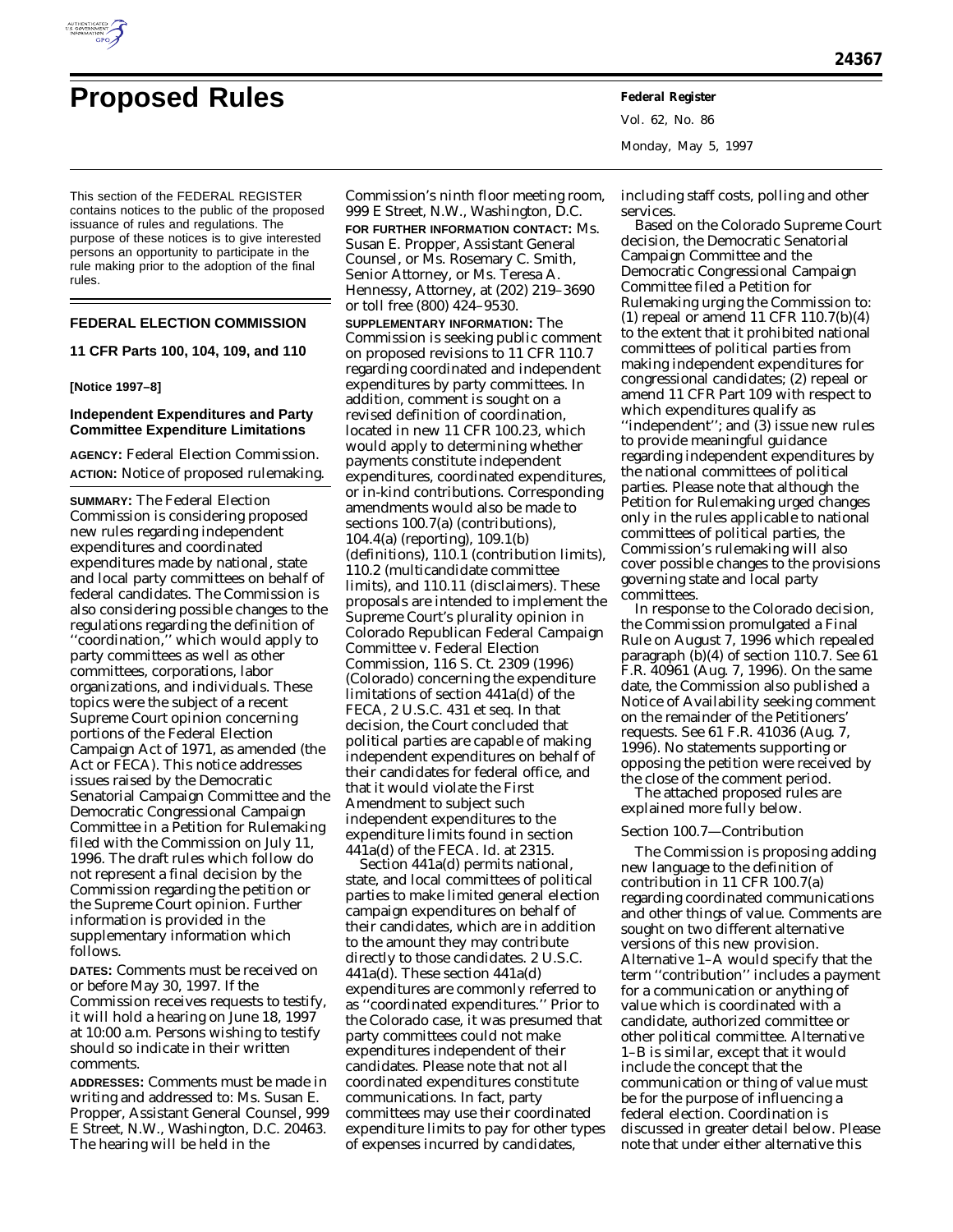new provision would apply not only to contributions from party committees, but also to any other person, including individuals, corporations, labor organizations, and nonconnected committees, who coordinate with candidates or committees. Alternative 1–A of the proposed rule would also reference 11 CFR 114.2(c), which explains that some forms of coordination by a corporation or labor organization may not necessarily result in the making of a contribution.

# *Section 100.23—Coordination*

The Commission's current regulations at 11 CFR 109.1(b)(4) indicate that an expenditure will be presumed to be coordinated rather than independent when it is ''[b]ased on information about the candidate's plans, projects or needs provided to the expending person by the candidate or the candidate's agents, with a view toward having an expenditure made,'' or when it is ''[m]ade by or through any person who is, or has been, authorized to raise or expend funds, who is, or has been, an officer of an authorized committee, or who is, or has been, receiving any form of compensation or reimbursement from the candidate, the candidate's committee or agent.'' 11 CFR  $109.1(b)(4)(i)$ . The present language is drawn from the statutory definitions of ''independent expenditure'' at 2 U.S.C.  $431(17)$  and "contribution" at 2 U.S.C. 441a(a)(7)(B). The FECA defines independent expenditure to mean ''an expenditure by a person expressly advocating the election or defeat of a clearly identified candidate which is made without cooperation or consultation with any candidate, or any authorized committee or agent of such candidate, and which is not made in concert with, or at the request or suggestion of, any candidate, or any authorized committee or agent of such candidate.'' 2 U.S.C. 431(17); *See also* 11 CFR 109.1(a). Similarly, in *Colorado*, the Court referred to independent expenditures as those which are ''developed \* \* \* independently and not pursuant to any general or particular understanding with [the candidates and their agents].'' 116 S. Ct. at 2315.

While the Commission does not propose to change its definition of independent expenditure in 11 CFR 109.1(a), the attached draft rules would more clearly tie the concept of what negates the independence of expenditures to a revised explanation of what constitutes coordination. Accordingly, the Commission seeks comments on replacing the current language in section 109.1(b)(4) with new language in section 100.23 that more

fully explains what is meant by ''coordination with a candidate.'' Comments are sought on several different alternative versions of this provision. The proposed rule would add some new examples of coordination, although these would not constitute an exhaustive list. The examples include situations set out in section  $441a(a)(7)(B)$  of the FECA where a person finances the reproduction, republication, display, distribution or other form of dissemination of the candidate's campaign materials, with several exceptions. The exceptions consist of situations where the campaign materials are used in communications that advocate the candidate's defeat, or that are incorporated into an exempt news story, commentary or editorial, or that are incorporated into a corporation's or labor organization's expression of its own views. *See* 11 CFR 100.7(b)(2), 114.3(c)(1) and Advisory Opinion 1996– 48.

The new language in section 100.23(a)(1) would retain some portions of the language of current 11 CFR 109.1(b)(4), which is based on section 431(17) of the FECA, with regard to payments made in cooperation or consultation or concert with, or at the request or suggestion of, any candidate, or any authorized committee or agent of a candidate. Alternative 2–A would not provide separate definitions for each term contained in section 431(17). It incorporates both the statutory standard and language from the plurality opinion in *Colorado.* Alternatives 2–B, 2–C and 2–D would define the terms to provide guidance to the regulated community. However, the definitions in Alternative 2–B are broader and more inclusive than in Alternatives 2–C or 2–D. The definitions in Alternative 2–C would and to stress the mutuality of the plan of action connoted by the statutory terms which make up ''coordination.'' Alternative 2–D generally follows Alternative 2–C, except for other changes described below.

Alternatives 2–A, 2–B, and 2–C also propose to add new language to the definition of coordination in proposed section 100.23(a) based on the plurality opinion in *Colorado.* The plurality indicated that independent expenditures are those which are ''developed . . . independently and not pursuant to any general or particular understanding with [the candidates and their agents].'' *Colorado* at 2315. These alternatives indicate that coordination occurs when there is a general or particular understanding or arrangement with a candidate. Alternative 2–D of proposed section 100.23(a) excludes this

new language in favor of the statutory language. Comments are sought concerning whether the new language should be added to the definition of ''coordination'' or whether the Supreme Court intended this phrase to be limited to its discussion of independent expenditures made by party committees.

In addition, comments are sought as to whether coordination between a person making an expenditure and a candidate or campaign committee only results from a specific agreement on a particular advertisement or communication, or other expenditure, or whether a more general understanding or arrangement is sufficient to constitute coordination.

In paragraph  $(a)(3)$ , of new section 100.23, Alternative 3–A would continue the Commission's current approach of including payments based on information about the candidate's plans, projects or needs provided to the expending person by the candidate or the candidate's agents or authorized committee. However, Alternative 3–A of the revised rules would eliminate the current language regarding information provided ''with a view toward having an expenditure made. This alternative takes the view that the term ''with a view toward having an expenditure made'' requires a subjective determination of the candidate's or committee's intentions, and the receipt of such information from the candidate is sufficient to establish coordination. In contrast, Alternatives 3–B and 3–C would retain the phrase ''with a view toward having an expenditure made'' to provide further guidance in defining the statutory term ''for the purpose of influencing a federal election'' in light of the examples given in proposed section 100.23(a) (1), (2), and (3). Alternative 3–C would define what is not meant by ''coordination'' so as to clarify the limits of the term to the regulated community. Comments are sought as to whether an exchange of information regarding the expending person's plans, projects or needs also results in ''coordination.''

All the alternatives would also eliminate the current language indicating when expenditures will be ''presumed'' to be coordinated. This ''presumption'' has not provided sufficient certainty to the regulated community.

Proposed new section 100.23 also explains more fully who is considered to be an agent of a candidate. Alternative 4–A of paragraph (b) of this draft rule would indicate that agents include persons who during the same election cycle in which the payment is made hold executive, policymaking, or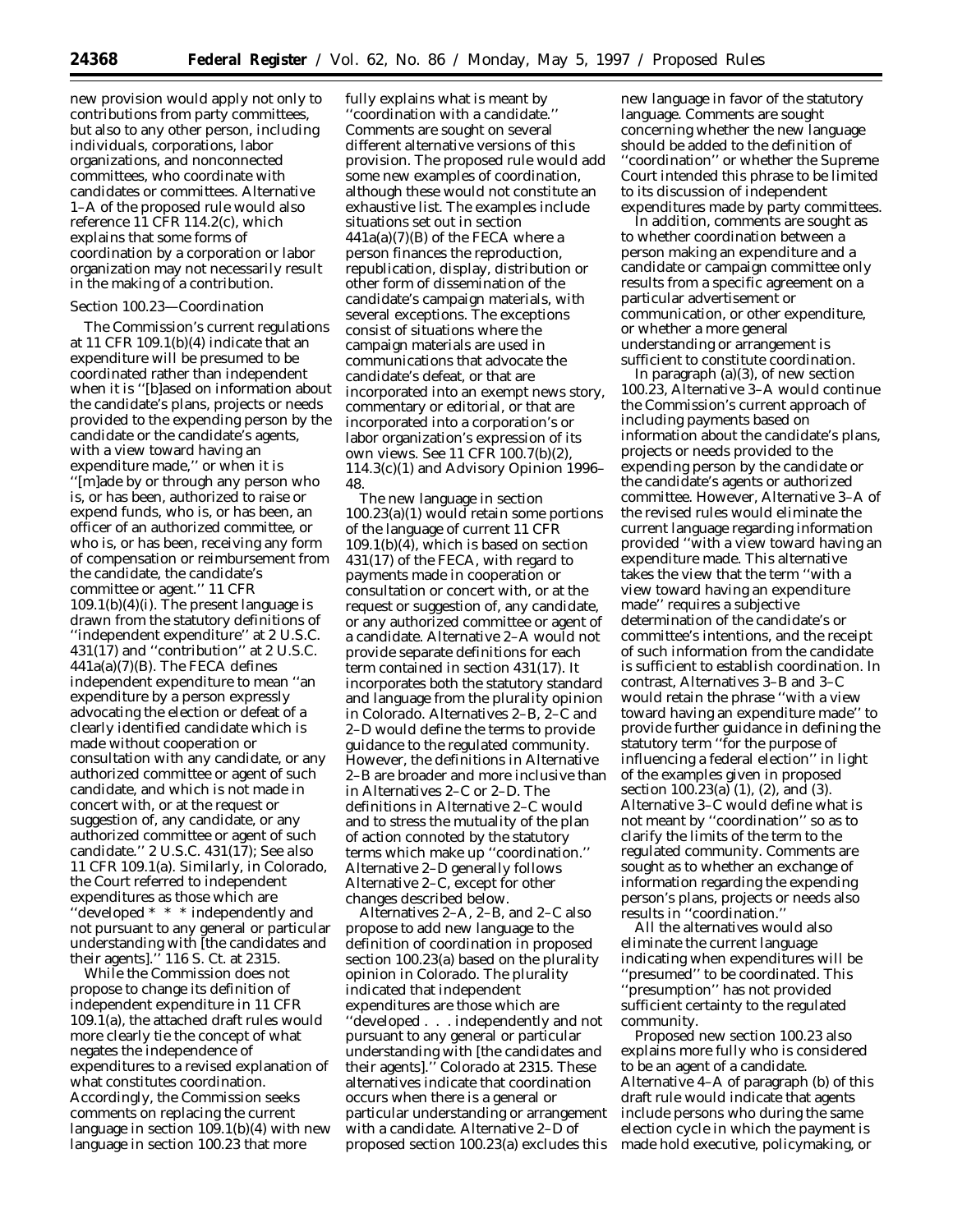other significant advisory or fundraising positions with the candidate's authorized committee; or have participated in strategic or policymaking discussions with the candidate or campaign officials; or provide campaign-related services such as polling, media advice, direct mail, fundraising or campaign research. Alternative 4–B of paragraph (b) of this draft rule would add an additional provision that agents must have an express or implied grant of authority from the principal to act on its behalf either generally or with regard to particular matters. However, under both of these alternatives the rules would specifically exclude entities that are not actively involved in campaign decisionmaking, such as messenger and delivery services, and other passive vendors. In addition, under proposed paragraph (c), as under current 11 CFR 109.1, coordination would not result merely from providing the expending person with Commission guidelines on independent expenditures.

Additional issues related to coordination by party committees are discussed below. These include the related questions of whether there should be a different definition of ''independent expenditure'' and a different standard as to what constitutes ''coordination'' for party committees than for individuals and other political committees.

#### *Section 109.1—Independent Expenditure Definition*

The proposed regulations would make one modification to 11 CFR 109.1(a), which defines ''person'' for purposes of making independent expenditures. The definition of ''person'' already includes political committees. Nevertheless, the attached rules would add a reference to party committees to recognize that, consistent with *Colorado*, party committees may make independent expenditures.

In paragraph  $(b)(4)$  of section 109.1, Alternative 5-A would modify the definition of the phrase ''made with the cooperation or with the prior consent of, or in consultation with, or at the request of suggestion of'' by referring the reader to the definition of ''coordination'' in 11 CFR 100.23. Alternative 5–B would eliminate paragraph (b)(4) of this section.

# *Section 110.7—Party Committee Coordinated Expenditures and Independent Expenditures*

Section 110.7 of the Commission's regulations implements a statutory exception to the contribution limits set forth at 2 U.S.C. 441a. This exception

allows national, state and subordinate committees of political parties to make expenditures up to specifically prescribed amounts on behalf of the general election campaigns of federal candidates without counting such expenditures against the committees' contribution limits. *See* 2 U.S.C. 441a(d). These expenditures are commonly referred to as ''coordinated'' because the FECA permits party committees to make such expenditures after extensive consultation with the candidates and their campaign staffs. Prior to the *Colorado* decision, the Commission's regulations at 11 CFR  $110.7(a)(5)$  and  $(b)(4)$  also barred national, state and local party committees from making independent expenditures. As noted above, at an earlier point in this rulemaking, the Commission repealed paragraph (b)(4) of this section, although paragraph (a)(5), barring national party committees from making independent expenditures in the general election campaigns of Presidential candidates, remains in effect. See 61 F.R. 40961 (Aug. 7, 1996).

In *Colorado,* the Supreme Court's plurality opinion delivered by Justice Breyer (joined by Justices O'Connor and Souter) held that, ''The independent expression of a political party's views is 'core' First Amendment activity no less than is the independent expression of individuals, candidates, or other political committees. [Citation omitted]'' *Colorado* at 2316. The plurality stated, ''We therefore believe this Court's prior case law controls the outcome here. We do not see how a Constitution that grants to individuals, candidates, and ordinary political committees the right to make unlimited independent expenditures could deny the same right to political parties.'' *Id.* at 2317. The First Amendment rights of individuals and political committees to make independent expenditures were initially delineated by the Supreme Court in *Buckley* v. *Valeo*, 424 U.S. 1 (1976) (*Buckley*), and *Federal Election Commission* v. *National Conservative Political Action Committee*, 470 U.S. 480 (1985) (*NCPAC*), respectively. With respect to coordinated expenditures, the Supreme Court's *Colorado* decision did not modify or eliminate the existing statutory limits on coordinated expenditures. The plurality opinion did not reach the broader question of whether ''the First Amendment forbids congressional efforts to limit coordinated expenditures as well as independent expenditures.'' *Colorado* at 2319. However, those limits are the subject of pending judicial proceedings.

In light of the *Colorado* decision, the Commission is seeking comments on

several proposed amendments to 11 CFR 110.7, including alternative language, regarding both coordinated and independent expenditures. First, the title of this section, and the references to ''expenditures'' found throughout, would be modified to clarify which portions of this section apply to expenditures which are coordinated with the candidate on whose behalf they are made, and which portions apply to independent expenditures. For the convenience of the reader, titles for each paragraph would also be added.

1. Independent Expenditures for Congressional Candidates

In light of the prior repeal of 11 CFR 110.7(b)(4), the attached proposed rules do not limit the total amount of money political party committees at all levels may devote to independent expenditures on behalf of their congressional candidates. However, funds used to make independent expenditures would continue to be subject to FECA requirements. Party committee expenditures on behalf of House and Senate candidates would not count towards the contribution limits when those expenditures are genuinely independent of the candidates in that election. Conversely, party committee expenditures on behalf of candidates which do not qualify as independent must be treated as either in-kind contributions subject to the limits of section 441a(a) or (h) of the Act (*See* 2 U.S.C. 441a(a)(7)(B)), or as coordinated expenditures subject to the limits of section 441a(d) of the Act, unless they qualify as exempt activities under 2 U.S.C.  $431(8)(B)(v)$ , (x) and (xii) and  $431(9)(B)(iv)$ , (viii) and (ix).

The *Colorado* opinion indicates that political party committees have the same rights to make independent expenditures as other persons covered by the FECA. *Colorado* at 2317. Consequently, under the proposed new rules, independent expenditures made by political party committees would be treated as subject to the same standards and conditions as independent expenditures made by other entities. This includes the same standards for avoiding coordination with candidates, as well as the same reporting requirements, disclaimers and contribution limits. Nevertheless, comments are requested as to whether different standards should apply to party committees.

The Petition for Rulemaking argued that party committees are in regular contact with their candidates, help develop candidate messages and campaign strategy, and routinely share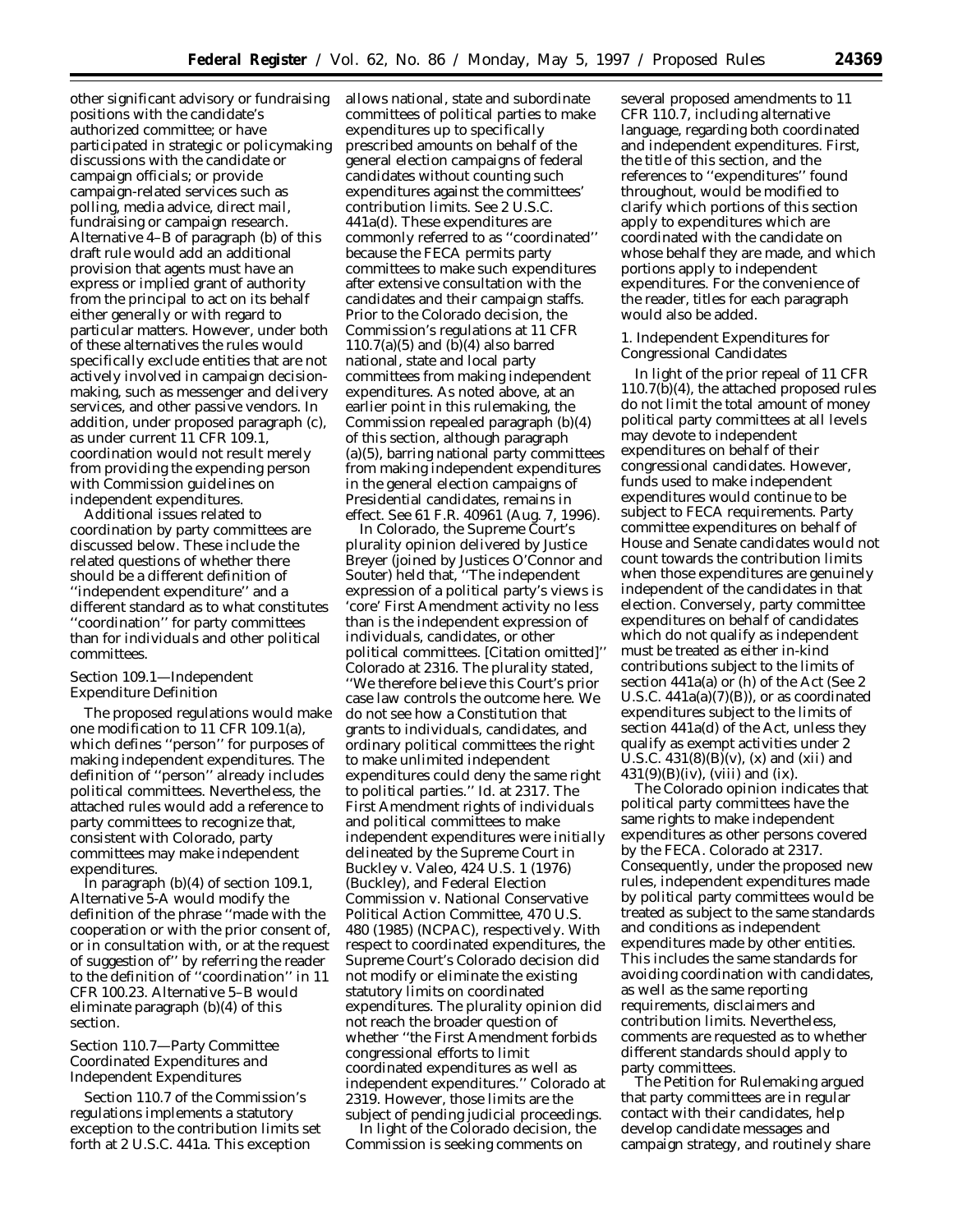overlapping consultants, pollsters, fundraisers and other campaign agents. According to the petition, these consultations, discussions, and arrangements involve face-to-face meetings, telephone conversations, and exchanges of paper and electronic mail on a regular basis, sometimes daily, and take place at both the staff level and higher levels. If the party has such ties to a candidate, it would be difficult for the committees to achieve sufficient insulation from that candidate so as to avoid any general or particular understanding that would result in coordination, thereby destroying the independence of their expenditures. As Justice Kennedy stated, concurring in the result in *Colorado*, in most cases, the answer to the question of ''whether a party's spending is made 'in cooperation, consultation, or concert with' its candidate \* \* \* will be yes \* \* \*.'' *Colorado* at 2322. Nevertheless, the Court found it was possible for the Colorado Republican Party to make independent expenditures in the specific circumstances presented in the *Colorado* case. These circumstances included the fact that the expenditures were made months before the primary election, three individuals were vying for the nomination, and no general election candidate had yet been selected. *Id.* at 2315. It was also significant that the only ''politically relevant individuals'' to read the script were the state party chairman, executive director and political director. *Id.* In Advisory Opinion 1984–30, the Commission concluded that contacts during the primary campaign would raise a rebuttable presumption that general election expenditures would be based on the information about the candidate's plans, projects or needs raised in the course of such contacts.

Nevertheless, the Commission seeks comments as to whether and how a party committee could make expenditures which are genuinely independent of a candidate when the party committee has already made, or is in the process of making, coordinated expenditures or in-kind contributions for that candidate. For example, would it be feasible for a party committee to create a separate subdivision or other unit for the exclusive purpose of making independent expenditures, and to sufficiently insulate this unit from its regular staff and its daily campaign activities? Would this separate unit have to be established before the beginning of the election cycle, or before the first campaign-related discussions any party officials or staff have with the candidate's campaign staff? In the

alternative, would it be sufficient for the party committee to create this organization at any time before the party's nominee is chosen? Does a party committee's ability to make independent expenditures end when it nominates a candidate? Once a party committee has coordinated with a particular candidate in a given election, would it ever be possible to cease coordinating and begin making independent expenditures with respect to that particular candidate and election?

Similarly, if party committees are affiliated, the question arises as to whether coordination by one party committee automatically destroys the ability of other affiliated party committees to make independent expenditures. In this regard, comments are sought as to whether there may be a significant distinction between the relationship between national, state and local committees on the one hand, and the relationship between the national committee and its House and Senate campaign committees? Another question concerns candidates who are nominated at state party conventions. If the candidate who is nominated faces little or no opposition at the convention, does this mean the party organization staging the convention has sufficiently coordinated with the nominee so as to preclude subsequent independent expenditures by the state or local party committee in connection with the general election campaign?

2. Independent Expenditures for Presidential Campaigns

In *Colorado*, the Supreme Court indicated that its decision involved only congressional races, and did not 'address issues that might grow out of the public funding of Presidential campaigns.'' *Id.* at 2314. Previously, in *NCPAC,* the Supreme Court addressed the constitutionality of one publicfunding provision, section 9012(f) of the Presidential Election Campaign Fund Act. 26 U.S.C. 9001 *et seq.* This provision barred political committees from expending more than \$1000 to further the election of publicly-funded Presidential candidates in the general election. The Supreme Court found 26 U.S.C. 9012(f) to violate the First Amendment to the extent that it limited independent expenditures by nonconnected political committees. *NCPAC* at 497. The Court emphasized the ''fundamental constitutional difference between money spent to advertise one's views independently of a candidate's campaign and money contributed to the candidate to be spent on his campaign. \* \* \* [T]he absence

of prearrangement and coordination undermines the value of the expenditure to the candidate, and thereby alleviates the danger that expenditures will be given as a quid pro quo for improper commitments from the candidate.'' *Id.* at 497–98. However, this case did not involve political party committees.

For a number of reasons, the proposed rules in paragraph (a)(4) of section 110.7 would continue the current ban on national party committees making independent expenditures on behalf of the general election campaigns of Presidential candidates. One reason for retaining these regulations is that they may still be necessary to implement the provisions of 2 U.S.C. 441a(d), which were not invalidated by the Supreme Court. The rules recognize that it may be difficult, perhaps impossible, for a national party committee to be wholly independent of its presidential candidate if the chair of the national party was selected by the Presidential candidate or has worked closely with his or her campaign staff over a period of time. Accordingly, the Commission seeks comments regarding the extent of coordination between party committees and Presidential candidates, in practice. Sections  $432(e)(3)(A)(i)$  and  $441a(d)(2)$ of the FECA allow the national committee of a political party to serve as the principal campaign committee or authorized committee of its Presidential candidate. *See* 11 CFR 102.12(c)(1) and 9002.1(c). In such a case, it does not seem possible for party committees to operate independently of the candidate and the candidate's agents.

Comments are also sought on several other issues addressed in proposed paragraph (a)(4) of section 110.7. First, should the ban on independent expenditures be extended to include those made in connection with Presidential primaries? Secondly, should this provision explicitly bar congressional campaign committees, as well as state and local party committees, from making these independent expenditures? The Commission is considering whether coordination between a national party committee and its Presidential candidate destroys the ability of affiliated state or local party committees to make independent expenditures on behalf of that candidate. In the alternative, are such independent expenditures precluded only when the state or local party committee, itself, coordinates with the Presidential candidate's committee? Another approach would be to establish a rebuttable presumption that any party committee communications mentioning Presidential candidates are coordinated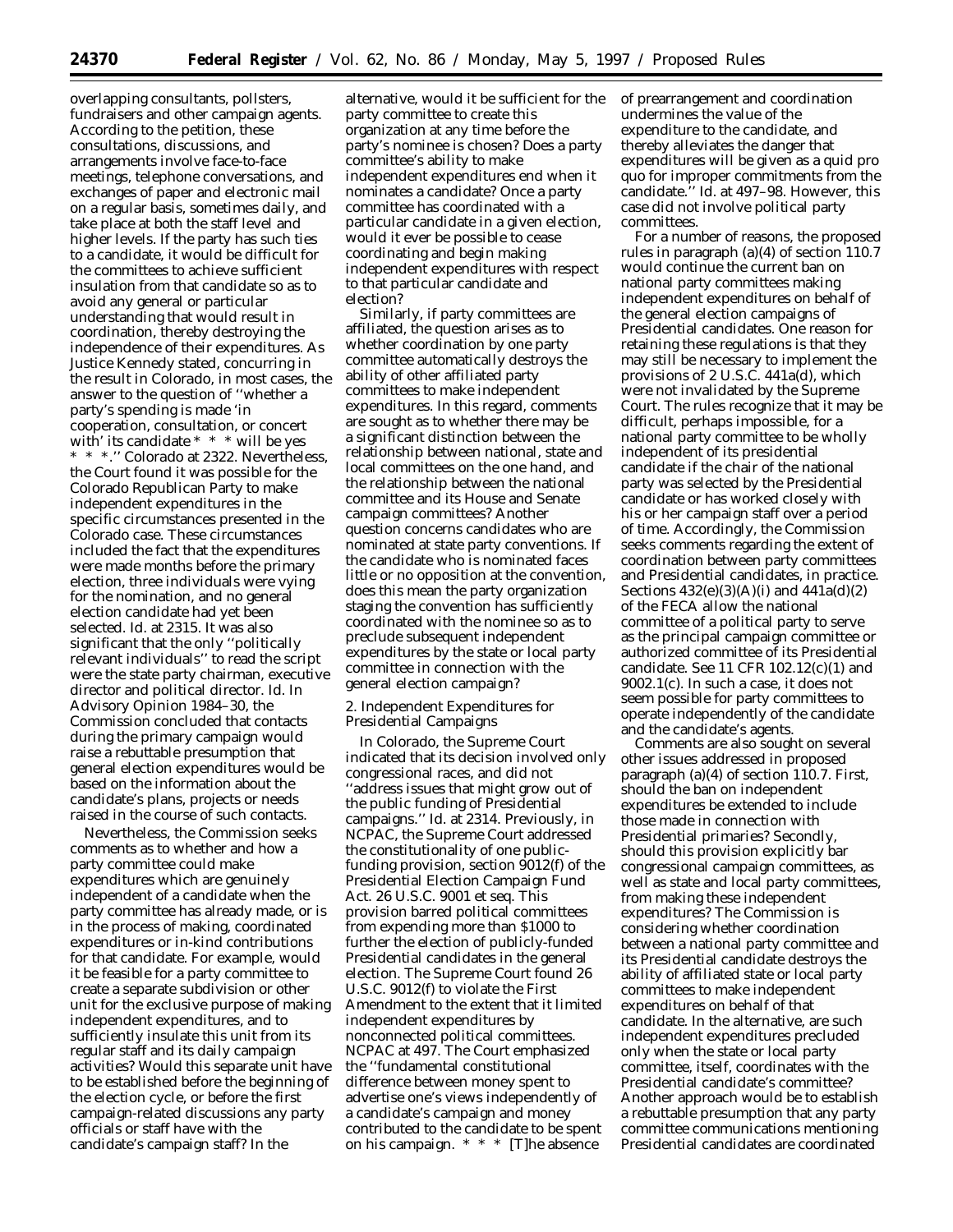with those candidates in both the primary and the general election.

Another issue concerns the role of public funding. Comments are sought on whether the ban on party committee independent expenditures for Presidential candidates should only apply to those party committees whose nominees accept public funding. Alternative 6–B of section 110.7(a) would implement this approach. In contrast, Alternative 6–A would cover all Presidential candidates. Comments are also sought on revising 11 CFR 110.7 and 9008.3(a)(4) to condition the grant of public funding for national nominating conventions on the party committee's and convention committee's agreement not to make independent expenditures for either the primary or general election campaigns of its Presidential and Vice Presidential candidates. Such a requirement, while not appearing in the attached draft rules, would be predicated on the assumption that nominating conventions are extensively coordinated with these candidates, thereby precluding the possibility of simultaneous or subsequent independent expenditures. However, this may not be true if the nomination is still being contested by the time of the convention.

#### 3. Other Changes to Section 110.7

The Commission seeks comments on adding language to paragraph (c) of section 110.7 to set forth the Commission's current policy regarding the assignment of coordinated expenditure limits. The revised rule would state that whenever a party committee authorizes another party committee to use part or all of its coordinated expenditure limitation, the authorization must be in writing, must specify a dollar amount, and must be made before the committee so authorized actually makes the coordinated expenditure. *See* Campaign Guide for Political Party Committees (1996). This would apply to both the national committee and state committees. Consequently, it would replace the language in current paragraph (a)(4), that permits national committees of political parties to assign their spending limits but does not specify how this should be accomplished. Comments are requested as to whether copies of such written authorizations should be attached to the committees' disclosure reports.

New paragraph (d) of section 110.7 would indicate that the explanation of 'coordinated'' in 11 CFR 100.23 and 109.1(b)(4) would apply in determining whether expenditures are coordinated

for purposes of the coordinated expenditure limits of 11 CFR 110.7. Please note that under the proposed rules, the Commission's standards for determining whether a communication by a party committee is a coordinated expenditure under 2 U.S.C. 441a(d) would continue to depend on whether it contains an electioneering message and mentions a clearly identified candidate.

# *Section 104.4(a)—Reporting Independent Expenditures*

Paragraph (a) of this section sets out the reporting obligations of political committees making independent expenditures. The draft rules which follow would add a specific reference to party committees to make clear that national, state and subordinate committees of political parties would be subject to the same reporting requirements as other political committees. Consequently, other regulations which establish reporting requirements would apply in the same manner and to the same extent that they apply to other political committees making independent expenditures. *E.g.* 11 CFR 104.3(b)(3)(vii)(A) through (C) and 104.5(g).

# *Section 110.1(n) and 110.2(k)— Contributions to Committees Making Independent Expenditures*

The Commission requests comments on proposed new paragraph (n) of section 110.1 and new paragraph (k) of section 110.2, which would replace current paragraphs (d)(2) of these sections regarding the application of the contribution limits to contributions to committees that make independent expenditures. These sections need to be updated because current paragraphs (d)(2) of each section recognize that non-party committees may make independent expenditures, but do not contemplate party committees doing so. Individuals may donate up to \$20,000 to national party committees. Consequently, under the proposed new language, the \$20,000 contribution limit would continue to apply when the recipient national party committee uses the contribution to make independent expenditures.

# *Section 110.11(a)—Party Committee Disclaimers*

The Commission seeks comments on two changes to paragraph (a)(2) of section 110.11 regarding disclaimers for party committee communications. First, new language would be added to paragraph  $(a)(2)(i)$  to state that the required disclaimer for communications which constitute coordinated

expenditures must indicate who authorized the communication. Accordingly, the present language in paragraph (a)(2)(ii) would be deleted. Currently,  $11$  CFR  $110.11(a)(2)(ii)$  states that coordinated expenditures need not include an authorization statement if the communication is made before the party's candidate is nominated. However, in the event that the Commission decides to continue to treat party committee communications mentioning Presidential candidates as inherently coordinated, comments are sought as to whether paragraph  $(a)(2)(ii)$ should remain as it is now and not require party committees to state which Presidential candidates authorized these pre-primary communications.

Second, new paragraph (a)(2)(ii) would indicate that when party committees make independent expenditure communications, the disclaimer must state that the party committee paid for the communication, and that the communication is not authorized by any candidate or authorized committee. Given that independent expenditures contain express advocacy, they are subject to the disclaimer requirements of 2 U.S.C. § 441d.

The Commission welcomes comments on proposed new 11 CFR 100.23, the proposed amendments to 11 CFR 100.7(a), 104.4(a), 109.1(b), 110.1, 110.2, 110.7, and 110.11(a) as well as the issues raised in this notice.

# **Certification of No Effect Pursuant to 5 U.S.C. 605(b) [Regulatory Flexibility Act]**

These proposed rules will not, if promulgated, have a significant economic impact on a substantial number of small entities. The basis for this certification is that the rules would conform to a recent Supreme Court decision by permitting, but not requiring, small entities to make independent expenditures. Therefore, no significant economic impact would result.

# **List of Subjects**

#### *11 CFR Part 100*

#### Elections.

#### *11 CFR Part 104*

Campaign funds, Political committees and parties, Reporting and recordkeeping requirements.

# *11 CFR Part 109*

Elections, Reporting and recordkeeping requirements.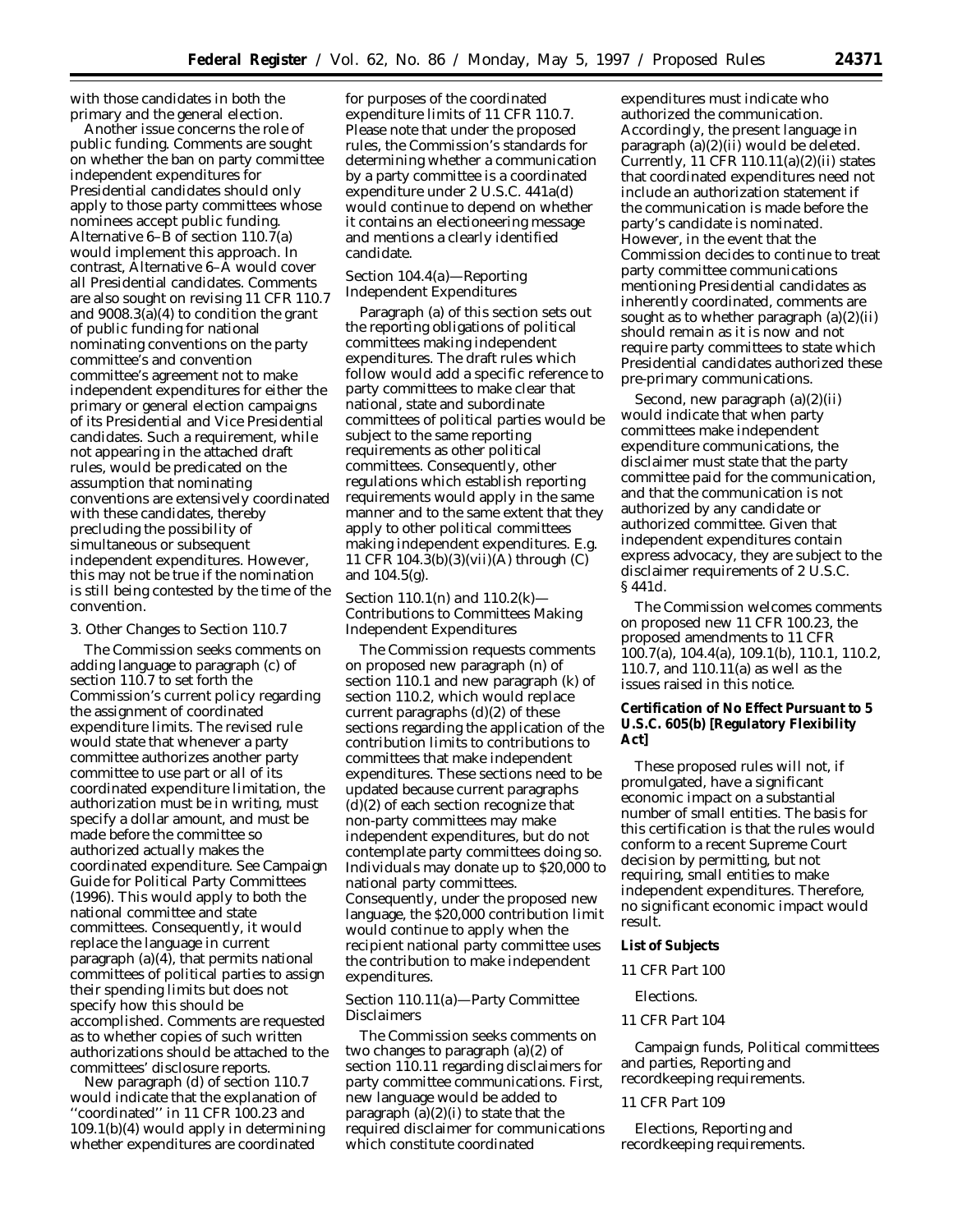#### *11 CFR Part 110*

Campaign funds, Political committees and parties.

For the reasons set out in the preamble, it is proposed to amend Subchapter A, Chapter I of title 11 of the *Code of Federal Regulations* as follows:

# **PART 100—SCOPE AND DEFINITIONS (2 U.S.C. 431)**

1. The authority citation for Part 100 would continue to read as follows:

**Authority:** 2 U.S.C. 431, 438(a)(8).

2. Section 100.7 would be amended by adding new paragraph (a)(5) to read as follows:

# **§ 100.7 Contribution (2 U.S.C. 431(8)).**  $(a) * * * *$

*Alternative 1–A*

(5) Any payment made for a communication or anything of value that is made in coordination with a candidate, or a candidate's authorized committee or agent, or in coordination with a political committee or its agent, except as otherwise provided in 11 CFR  $114.2(c)$ .

# *Alternative 1–B*

(5) Any payment made for a communication or anything of value that is made for the purpose of influencing any election for Federal office and that is made in coordination with a candidate, or a candidate's authorized committee or agent, or in coordination with a political committee or its agent, except as otherwise provided.

*(End of Alternatives for § 100.7)*

\* \* \* \* \* 3. Part 100 would be amended by adding new section 100.23 to read as follows:

#### **§ 100.23 Coordination (2 U.S.C. 431(17).**

(a) Payments made in ''coordination'' with a candidate include:

#### *Alternative 2–A*

(1) Payments made by any person in cooperation, consultation or concert with, at the request or suggestion or direction of, or pursuant to any general or particular understanding or arrangement with a candidate or a candidate's authorized committee or agent;

#### *Alternative 2–B*

(1) Payments made by any person in cooperation, consultation or concert with, at the request or suggestion or direction of, or pursuant to any general or particular understanding or

arrangement with a candidate or a candidate's authorized committee or agent, as defined below:

(i) *In cooperation or concert with* means acting, working or operating together, or conferring or discussing or jointly deciding or planning for one or more persons to take action(s);

(ii) *In consultation with* means providing information to one or more persons and obtaining their reactions, suggestions or responses;

(iii) *At the request, suggestion or direction of* means asking, ordering, requiring, indicating, telling, or otherwise expressly or impliedly expressing the hope or desire that one or more persons take action(s);

(iv) *Pursuant to any general or particular understanding or arrangement* means an express or implied agreement or intention for one or more persons to take action necessary to achieve a common goal;

# *Alternative 2–C*

(1) Payments made by any person in cooperation, consultation or concert with, at the request or suggestion or direction of, or pursuant to any general or particular understanding or arrangement with a candidate or a candidate's authorized committee or agent as defined below. *See* the definition of person in 11 CFR 109.1(b)(1).

(i) *In cooperation with* means the act of persons working or operating together in the formation of a plan;

(ii) *In consultation with* means a meeting of persons to discuss, decide, or plan something;

(iii) *In concert with* means an agreement of two or more persons in a design or plan;

(iv) *At the request, suggestion or direction of* means asking, ordering, requiring, indicating, telling, or otherwise expressly or impliedly expressing the hope or desire that one or more persons take action(s);

(v) *Pursuant to any general or particular understanding or arrangement* means an express or implied agreement or intention for one or more persons to take action necessary to achieve a common goal;

#### *Alternative 2–D*

(1) Payments made by any person in cooperation, consultation or concert with, at the request or suggestion or direction of a candidate or a candidate's authorized committee or agent as defined below. *See* the definition of person in 11 CFR 109.1(b)(1).

(i) *In cooperation with* means the act of persons working or operating together in the formation of a plan;

(ii) *In consultation with* means a meeting of persons to discuss, decide, or plan something;

(iii) *In concert with* means an agreement of two or more persons in a design or plan;

(iv) *At the request, suggestion or direction of* means asking, ordering, requiring, indicating, telling, or otherwise expressly or impliedly expressing the hope or desire that one or more persons take action(s);

# *(End of Alternatives for Paragraph (a)(1))*

(2) Payments made by any person to finance the dissemination, distribution, display, republication or reproduction, in whole or in part, of any broadcast or any written, graphic or other form of campaign materials prepared by the candidate or any agent or authorized committee of the candidate, but not including the use of those materials in communications that advocate the candidate's defeat or are incorporated into a news story, commentary or editorial exempted under 11 CFR 100.7(b)(2) or are incorporated into a corporation's or labor organization's expression of its own views under 11 CFR 114.3(c)(1); and

# *Alternative 3–A*

(3) Payments made based on information about the candidate's plans, projects or needs provided to the expending person by the candidate, or the candidate's authorized committee or agents.

#### *Alternative 3–B*

(3) Payments made based on information about the candidate's plans, projects or needs provided to the expending person by the candidate, or the candidate's authorized committee or agents with a view toward having an expenditure made.

#### *Alternative 3–C*

(3) Payments made based on information about the candidate's plans, projects or needs provided to the expending person by the candidate, or the candidate's authorized committee or agents with a view toward having an expenditure made, but not including mere contacts with persons who are not empowered to commit their organizations, or which do not result in coordinated action with persons empowered to commit their organization, or which do not meet the definition of coordination as defined in (a)(1) of this section.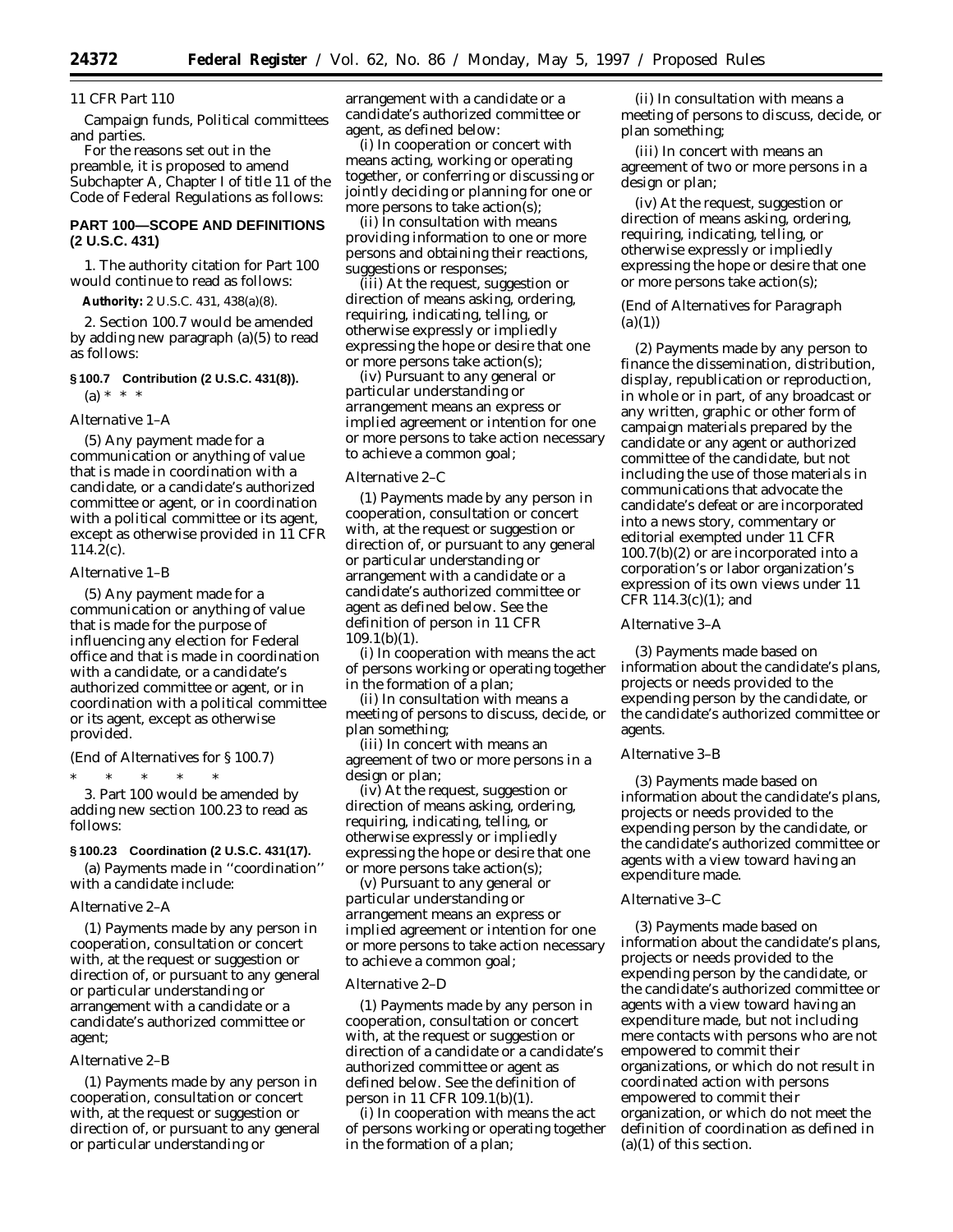# *(End of Alternatives for Paragraph (a)(3))*

(b) A candidate's agents include persons who during the same election cycle in which the payment is made—

#### *Alternative 4–A*

(1) Hold or have held executive, policymaking, or other significant advisory or fundraising positions with the candidate's authorized committee;

(2) Have participated in strategic or policymaking communications with the candidate or campaign officials; or

(3) Are providing or have provided campaign-related services such as polling, media advice, direct mail, fundraising or campaign research, unless such persons do not make decisions, or participate in decisionmaking, regarding the candidate's plans, projects or needs.

#### *Alternative 4–B*

(1) Have an express or implied grant of authority from the principal to act on its behalf either generally or only with regard to particular matters; and

(2) (i) Hold or have held executive, policymaking, or other significant advisory or fundraising positions with the candidate's authorized committee;

(ii) Have participated in strategic or policymaking communications with the candidate or campaign officials; or

(iii) Are providing or have provided campaign-related services such as polling, media advice, direct mail, fundraising or campaign research, unless such persons do not make decisions, or participate in decisionmaking, regarding the candidate's plans, projects or needs.

#### *(End of Alternatives for Paragraph (b))*

(c) Payments made in coordination with a candidate do not include payments by any person whose only contact with the candidate, candidate's authorized committee or agents is to receive Commission guidelines on independent expenditures.

# **PART 104—REPORTS BY POLITICAL COMMITTEES (2 U.S.C. 434)**

4. The authority citation for part 104 would continue to read as follows:

**Authority:** 2 U.S.C. 431(1), 431(8), 431(9), 432(i), 434, 438(a)(8), 438(b), 439a.

5. Section 104.4 would be amended by revising paragraph (a) to read as follows:

# **§ 104.4 Independent expenditures by political committees (2 U.S.C. 434(c)).**

(a) Every political committee, including a party committee, which makes independent expenditures shall report all such expenditures on Schedule E in accordance with 11 CFR 104.3(b)(3)(vii). Every person (other than a political committee) shall report independent expenditures in accordance with 11 CFR part 109. \* \* \* \* \*

# **PART 109—INDEPENDENT EXPENDITURES (2 U.S.C. 431(17), 434(c))**

6. The authority citation for part 109 would continue to read as follows:

**Authority:** 2 U.S.C. 431(17), 434(c), 438(a)(8), 441d.

7. Section 109.1 would be amended by revising paragraphs (b)(1) and (b)(4) to read as follows:

# **§ 109.1 Definitions (2 U.S.C. 431(17).**

# $*$  \* \*

(b) \* \* \*

(1) *Person* means an individual, partnership, committee (including a party committee), association, qualified nonprofit corporation under 11 CFR 114.10(c), or any organization or group of persons, including a separate segregated fund established by a labor organization, corporation, or national bank (*See* part 114) but does not mean a labor organization, corporation not qualified under 11 CFR 114.10(c), or national bank.

\* \* \* \* \*

#### *Alternative 5–A*

(4) *Made with the cooperation or with the prior consent of, or in consultation with, or at the request or suggestion of, a candidate or any agent or authorized committee of the candidate* means coordination with the candidate prior to the publication, distribution, display or broadcast of the communication, as defined in 11 CFR 100.23.

#### *Alternative 5–B*

(No Corresponding Provision)

\* \* \* \* \*

# **PART 110—CONTRIBUTION AND EXPENDITURE LIMITATIONS AND PROHIBITIONS**

8. The authority citation for part 110 would continue to read as follows:

**Authority:** 2 U.S.C. 431(8), 431(9), 432(c)(2), 437d(a)(8), 441a, 441b, 441d, 441e, 441f, 441g and 441h.

9. In section 110.1, paragraph (d)(2) would be removed, paragraph (d)(1) would be redesignated as paragraph (d), and a new paragraph (n) would be added to read as follows:

**§ 110.1 Contributions by persons other than multicandidate political committees (2 U.S.C. 441a(a)(1)).** \* \* \* \* \*

(n) Contributions to committees making independent expenditures. The limitations on contributions of this section also apply to contributions made to political committees making independent expenditures under 11 CFR part 109.

10. In section 110.2, paragraph (d)(2) would be removed, paragraph (d)(1) would be redesignated as paragraph (d), and a new paragraph (k) would be added to read as follows:

# **§ 110.2 Contributions by multicandidate political committees (2 U.S.C. 441a(a)(2)).**

\* \* \* \* \* (k) Contributions to multicandidate political committees making independent expenditures. The limitations on contributions of this section also apply to contributions made to multicandidate political committees making independent expenditures under 11 CFR Part 109.

11. Section 110.7 would be revised to read as follows:

#### **§ 110.7 Party committee coordinated expenditures and independent expenditures (2 U.S.C. 441a(d)).**

(a) *Presidential elections.* (1) The national committee of a political party may make coordinated expenditures in connection with the general election campaign of any candidate for President of the United States affiliated with the party.

(2) The coordinated expenditures shall not exceed an amount equal to 2 cents multiplied by the voting age population of the United States.

(3) Any coordinated expenditure under paragraph (a) of this section shall be in addition to—

(i) Any expenditure by a national committee of a political party serving as the principal campaign committee of a candidate for President of the United States; and

(ii) Any contribution by the national committee to the candidate permissible under 11 CFR 110.1 or 110.2.

#### *Alternative 6–A*

(4) Political party committees may not make independent expenditures (*See* 11 CFR Part 109) in connection with an election campaign of a candidate for nomination or election to the office of President of the United States.

#### *Alternative 6–B*

(4) Political party committees affiliated with a publicly funded Presidential candidate may not make independent expenditures (*See* 11 CFR